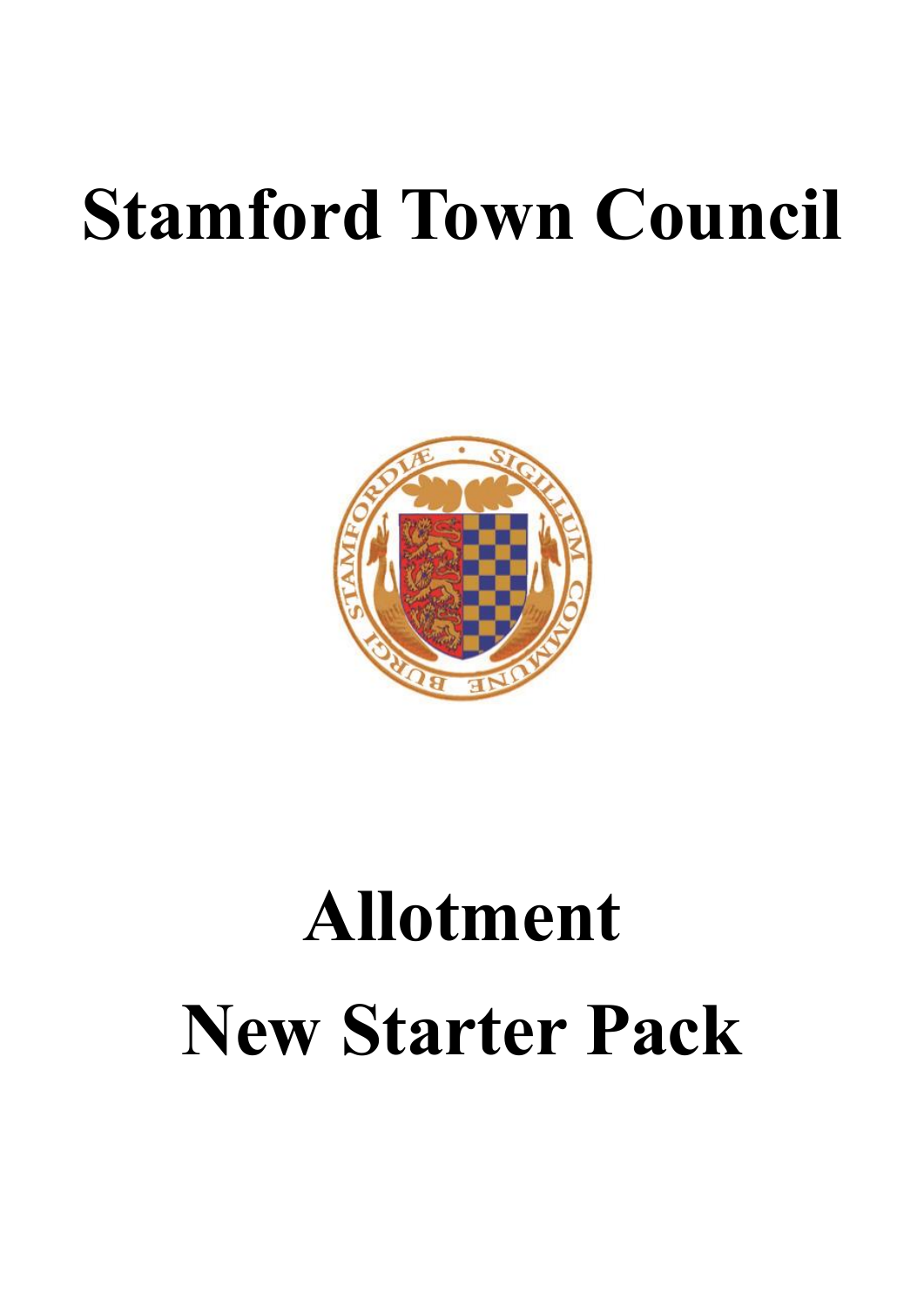# **Contents**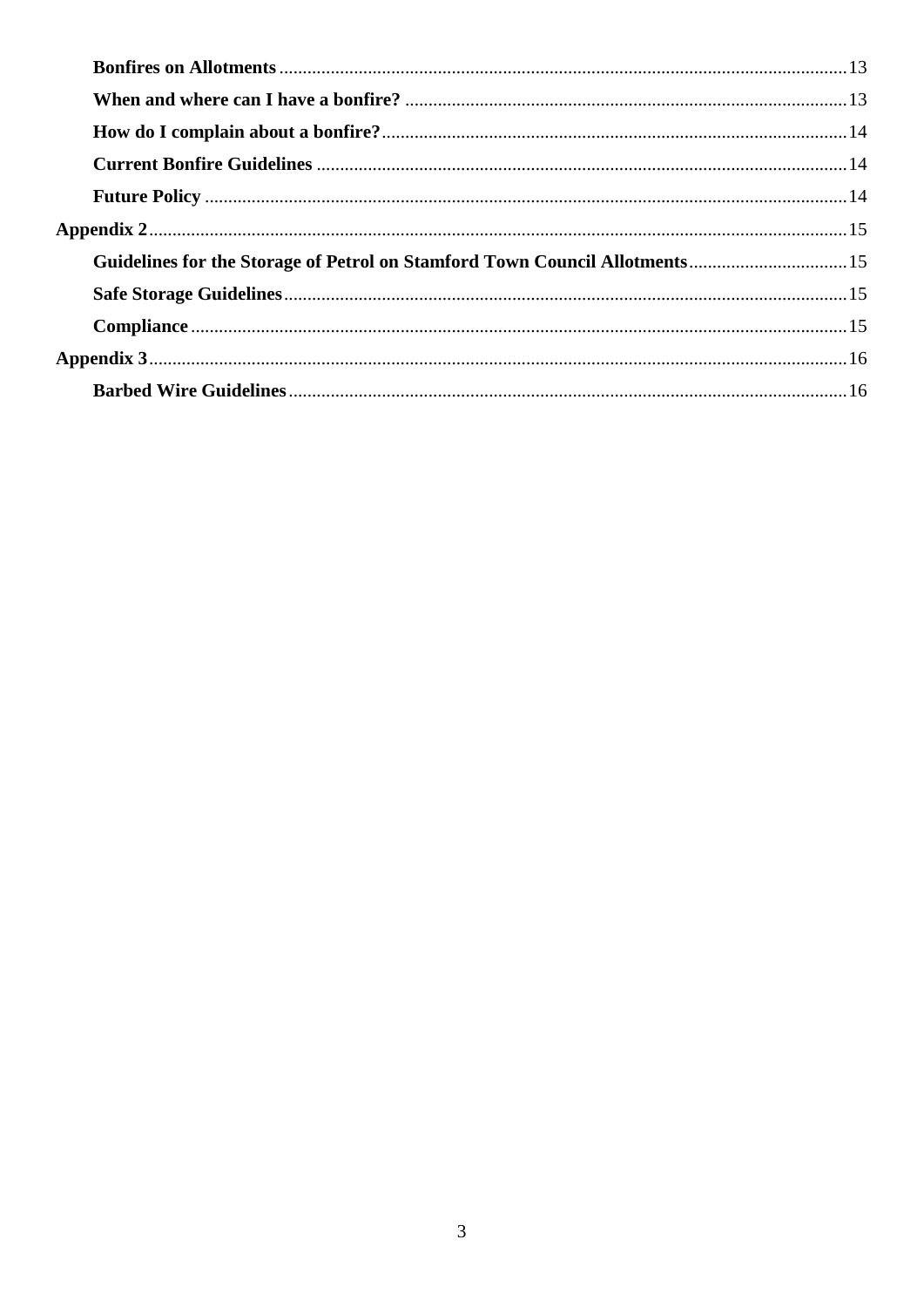# **Your new allotment**

#### <span id="page-3-0"></span>**How to lay out your plot**

The first 12 months of your tenancy is a probationary period, and you'll only be expected to cultivate 50% of your plot. After your first year this increases to 75%. If you don't achieve this, we can end your tenancy.

The cultivation area is for vegetables, fruit and flowers, and includes beds, glasshouses, poly tunnels. It is not for lawn or wildflowers. The remaining 25% is for a shed, composting areas your leisure area and fruit trees.

You can have a one metre wide path running the full length of your plot against any hedge/fence, wall of the boundary of the allotments site.

#### <span id="page-3-1"></span>**How to number your plot**

You must display your plot number in a place that's clearly visible from the path.

If you don't have a clearly numbered plot, your site representative or Allotment Officer won't be able to identify it. This makes managing and inspecting sites difficult, and you could be given a notice.

#### <span id="page-3-2"></span>**What to do if you find waste on your new plot**

If you find waste like metal, plastic or glass, large items such as a sofa or bath tub on your new plot, contact the council within one month. After this the council **can't** help you clear the waste.

You should bag the waste and leave it at the end of your plot for collection. Please don't block vehicle or pedestrian access.

It's a good idea to take photos of the items so if the council has to reclaim costs to remove them, you can prove they're not yours.

Organic waste is not collected by the council and should be composted or burned in accordance with the Councils Bonfire Policy. (Appendix 1)

# <span id="page-3-3"></span>**What you can bring onto your allotment**

Composting and what you can use on your plot

#### <span id="page-3-4"></span>**Compost & Manure**

Well-rotted compost and manure can be delivered to your allotment directly via the road way. Please avoid deliveries during wet weather to reduce the damage to road ways, and the risk of vehicles getting stuck. You're liable for any costs of recovery or repair.

If you only have wheelbarrow access to your plot, you can have compost dropped nearby. It must be moved quickly and shouldn't block access for other tenants.

Waste materials created on your allotment should be composted in contained heaps. Large sprawling heaps aren't allowed and could lead to us giving you a nuisance notice.

The council doesn't deliver compost or manure to any site.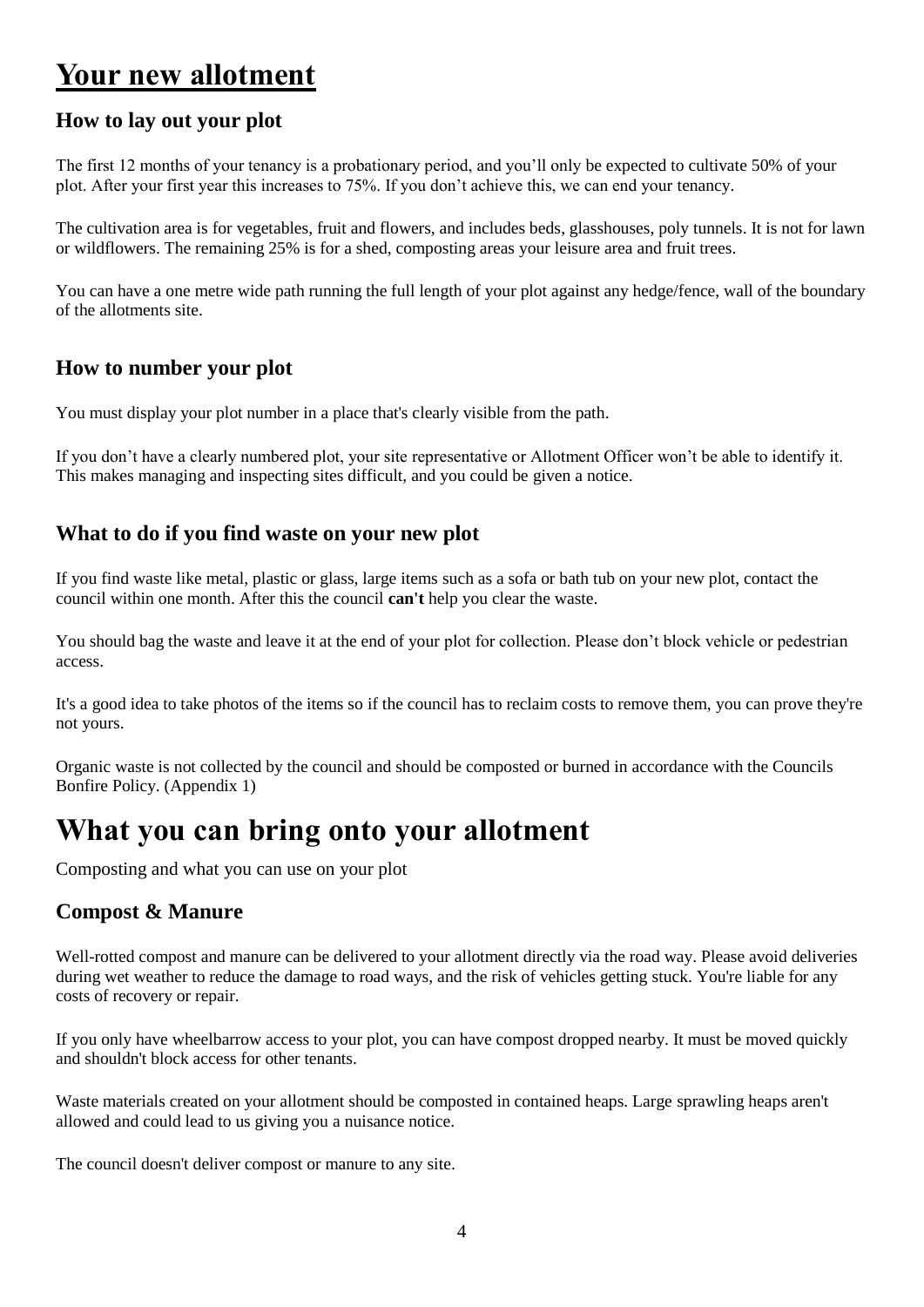## <span id="page-4-0"></span>**Bark chip**

You can bring small amounts of bark chip or straw on to your allotment if you're using it for paths or mulching of crops.

# **What you can't bring onto your allotment**

Chemicals and items that could pollute or cause nuisance or danger on your plot

## <span id="page-4-1"></span>**Compost**

You must compost kitchen scraps at home before bringing them onto your allotment. This is because scraps can provide a food source for vermin.

If a vermin problem is traced to your allotment you could receive a rubbish notice.

You're not allowed to bring garden waste from home onto your allotment. Doing this could result in a rubbish notice and we could end your tenancy.

#### <span id="page-4-2"></span>**Things that can pollute your allotment**

A pollutant doesn't need to be immediately toxic and includes waste materials or visually polluting materials. This is things like glass, hardcore and excessive building materials that are not used quickly.

If the things listed in the table below are found on your allotment you could be issued with a rubbish and polluting materials notice, and we could end your tenancy.

| <b>Material</b>                         | <b>Issue</b>         | Rule                                                                                                                                                                 |
|-----------------------------------------|----------------------|----------------------------------------------------------------------------------------------------------------------------------------------------------------------|
| Asbestos                                | Toxic                | Not allowed on site, but if found, cover it and arrange for its removal the Council will not<br>remove this for you as an asbestos clearance has already taken place |
| <b>Tyres</b>                            | Pollutes the<br>soil | Not allowed on site                                                                                                                                                  |
| Glass bottles used for<br>construction  | Dangerous            | Not allowed                                                                                                                                                          |
| Scrap metal                             | Polluting            | Not allowed on site                                                                                                                                                  |
| Chemicals                               | Polluting            | Not allowed                                                                                                                                                          |
| Creosote                                | Polluting            | Not allowed                                                                                                                                                          |
| Chemical drums                          | Polluting            | Not allowed                                                                                                                                                          |
| Large numbers of plastic<br>containers  | Polluting            | Not allowed                                                                                                                                                          |
| Large quantities of<br>plastic sheeting | Polluting            | Not allowed                                                                                                                                                          |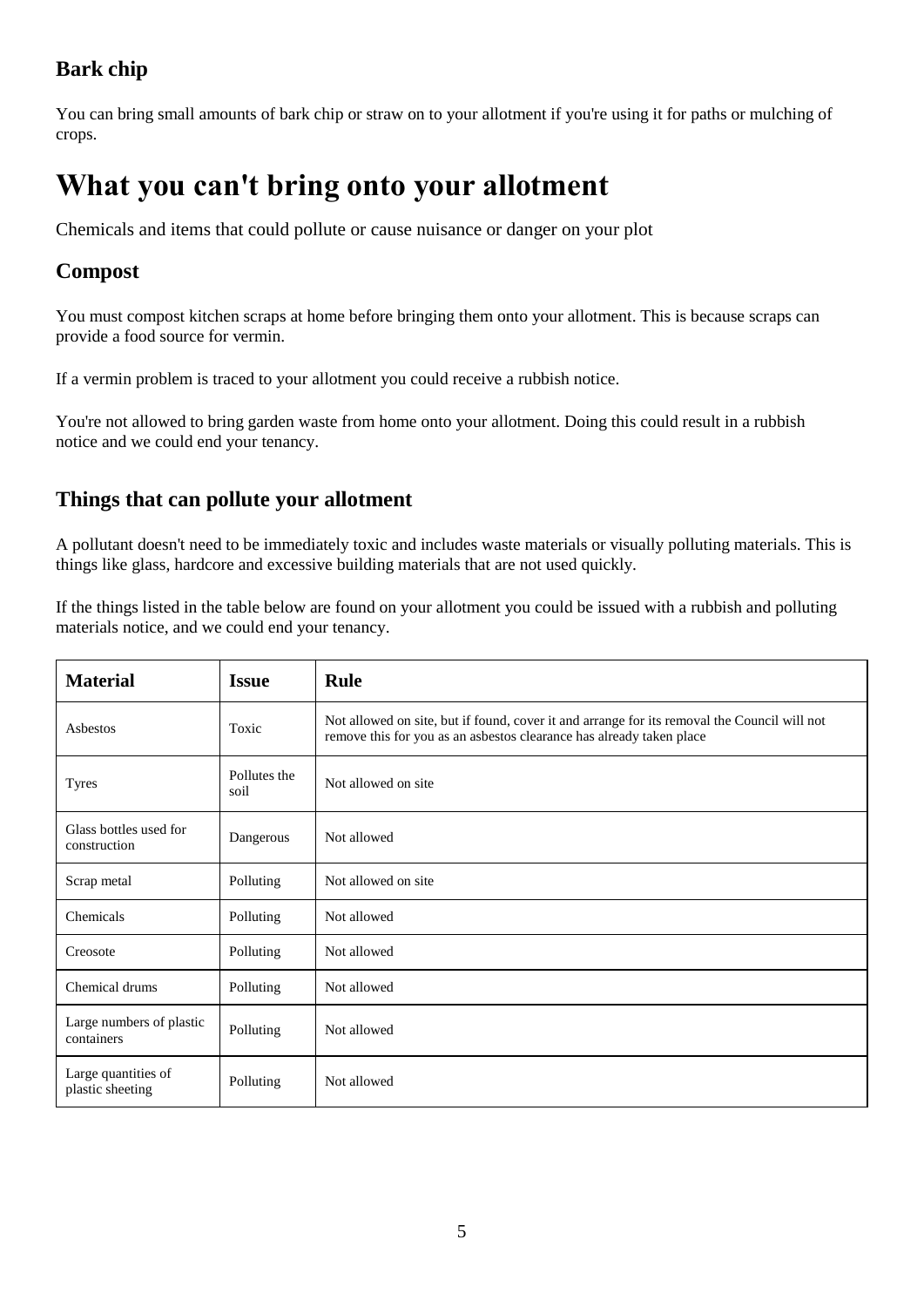# **Bonfires on allotments**

What you can and can't burn on your allotment and how to do it safely

## <span id="page-5-0"></span>**What you can burn**

You can burn untreated wood waste or prunings from your site.

You can have open bonfires between 1 November and 31 March.

Please make sure you:

- keep bonfires to a reasonable size
- only have them during clear dry weather
- only have them when there is little wind
- don't cause a nuisance to households or highways with smoke
- never leave them unattended

If you have a bonfire that breaches the allotment rules, you'll receive a bonfire nuisance notice. If you commit the same offence again, we will end your tenancy.

## <span id="page-5-1"></span>**What you can't burn**

You mustn't burn materials that create toxic fumes and pollution, including:

- plastic
- tyres
- painted or treated wood
- chipboard
- MDF
- carpet

You must dispose of these items at Recycling Centre. Burning these materials can lead to us ending your tenancy and prosecuting you.

You mustn't bring prunings onto the site from elsewhere to burn, this can also result in us ending your tenancy.

# <span id="page-5-2"></span>**Trees and hedges on your allotment**

Guidance around larger plants and trees on allotments

## <span id="page-5-3"></span>**Trees and hedges**

Aggressive, fast growing trees such as Eucalyptus, Leylandii and certain willow species are not suitable to plant on allotments. If you plant these trees on your plot, you'll receive a tree notice immediately. You'll also need to remove them straight away and kill them at the stump.

If you've received a tree notice but can't cut your trees back because you're ill or have mobility issues, contact the Allotment Officer who can advise you.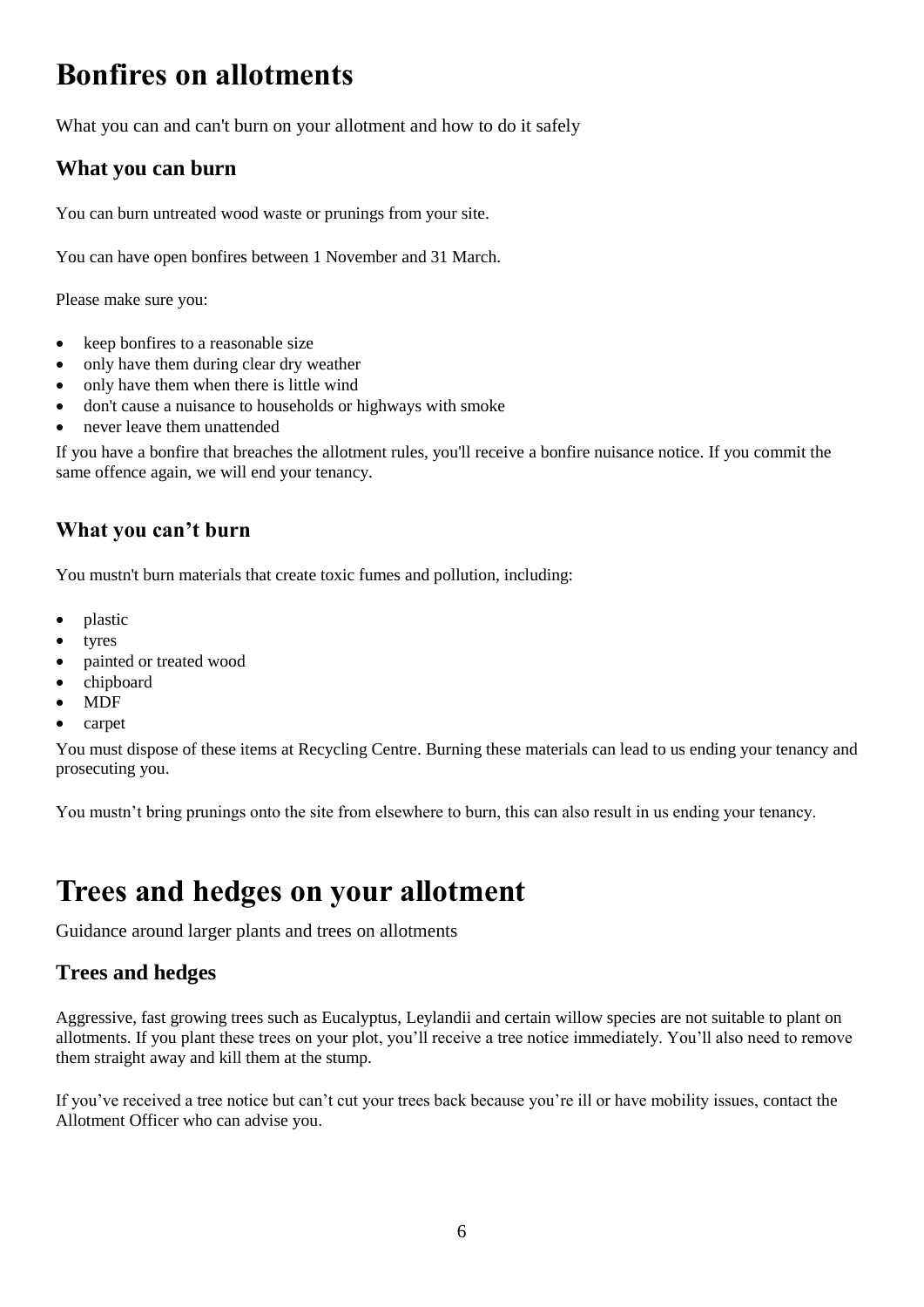## <span id="page-6-0"></span>**Fruit trees**

You can grow some fruit trees on your plot.

Fruit trees are usually included within the 25% non-cultivated area on your plot. This doesn't include bush and cane fruit such as raspberries or currants.

If you use the soil underneath fruit trees to grow ground level crops or flowers, they can be considered as being under cultivation. This is to stop tenants using large areas just for orchard and lawn.

# **Water supply on allotments**

How to share and most efficiently use the water supply on your allotment

#### <span id="page-6-1"></span>**Water supply**

The water supply on allotments is shared between all tenants. We ask that you remember this, especially during busy times.

If there are any issues with accessing the water supply, please speak to your site representative or Allotment Officer.

Permanent piping leading to a plot from a tap or mains pipe is not allowed. If you make connections to the allotment water pipes, we will end your tenancy. Any form of flood or sprinkler irrigation is not allowed, and these items will be removed. You'll receive a nuisance notice if you have these watering systems.

You can run a temporary hose from the main tap to your plot, for hand watering or to fill a water butt. You can then fill watering cans when you need to.

There is a problem with poor water pressure during the summer months. This is worse at the weekend due to increased demand. We recommend that you avoid these busier times, and water on a weekday or in the evening.

Water is one of the largest costs to the Allotments Service, so we recommend watering in the morning or evening when it's cooler. Watering during the hottest part of the day can lead to 90% of the water being lost through evaporation. You can also use surface mulches to reduce water loss from the soil.

You can fill water butts to use when demand is high, and make sure structures that can be used to collect rain water do so.

If you notice a leaking tap or pipe, please note the number of the nearest plot and email the Allotments Officer on dtc@stamfordtowncouncil.gov.uk, they will arrange repairs.

# <span id="page-6-2"></span>**Sheds, security and keys to your allotment**

What size shed you can have, how to keep your allotment safe and buying new keys

#### <span id="page-6-3"></span>**Sheds**

You can have sheds on your plot that must be authorised by the Town Council. Sheds should be placed on a sand and slab foundation; concrete bases are not allowed.

If your shed is leaning or collapsing, you'll receive a shed notice. You'll then need to either remove the shed or make it safe.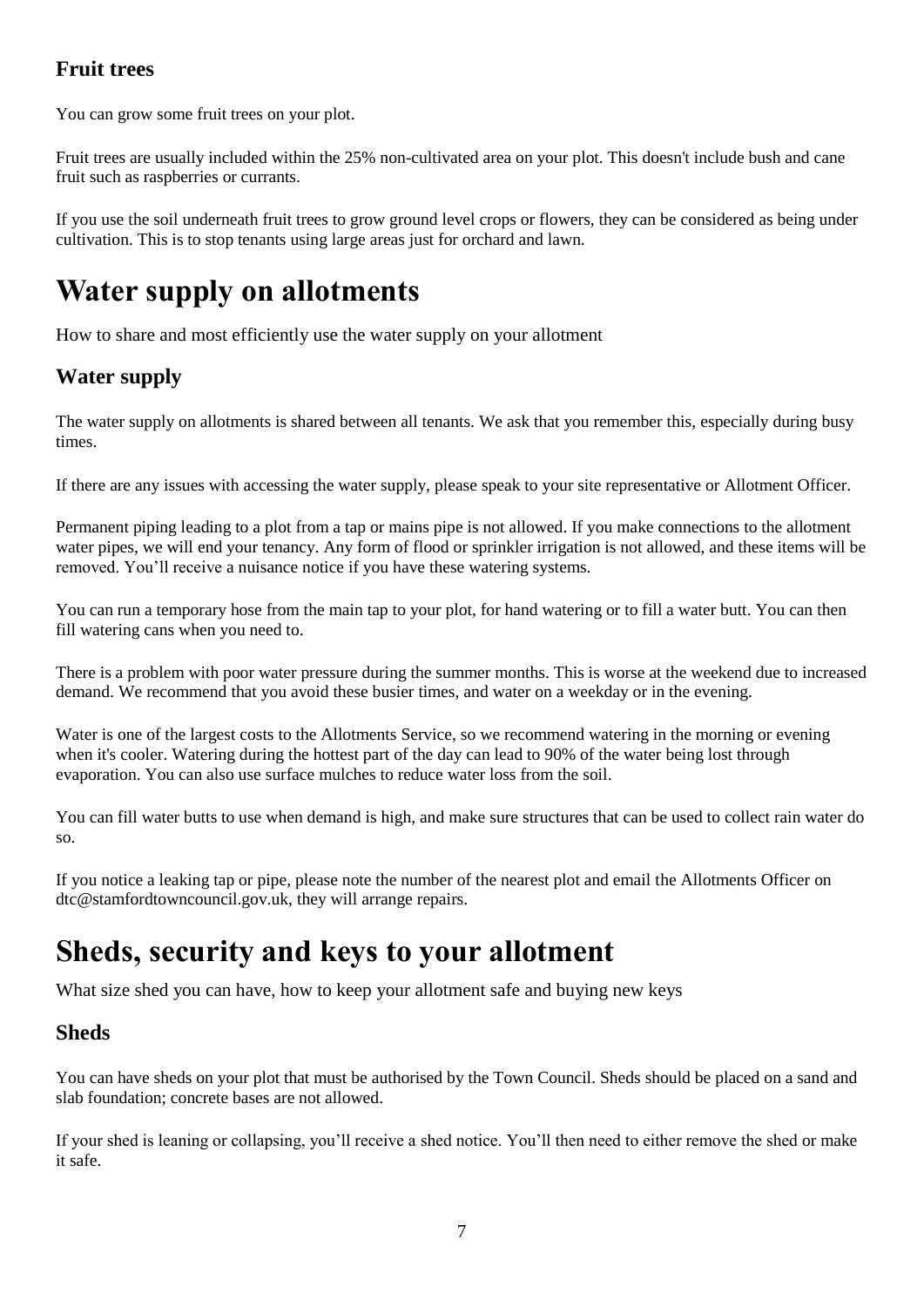You can break down and burn unpainted or untreated shed wood on site, as long as you adhere to the guidance on bonfires. You'll need to bag up the following and take it to a recycling centre:

- painted or treated wood
- roofing felt
- glass
- metal
- <span id="page-7-0"></span>• plastic

## **Security**

To avoid break in's, it's a good idea to have a stout lock on your shed. We suggest you bring tools and machinery with you and take them home when you leave.

Don't leave tools, chemicals, fuel or valuables visible in your shed. If you do need to leave tools in your shed lay them flat on the floor and cover them with a tarpaulin.

If your shed is broken into or you see people entering the site illegally, tell the police straight away. Also let your site representative know. They can check points of entry onto the site and inform the Allotment Officer.

Don't approach anyone you suspect has stolen from a plot or shed, always call the police. The non-emergency number for the Police is 101.

The council is not responsible for any items left on the allotment sites.

# **Allotment co-workers**

How to register a co-worker to your allotment, and request to transfer your plot to a co-worker

#### **Registering a co-worker**

You can share cultivation on your allotment by registering a co-worker. Once signed up, registered co-workers can work unsupervised on the plot.

Co-workers have no legal tenancy rights and are not responsible for any part of the annual rent. You're not allowed to take money from your co-worker for using your plot.

The number of co-workers allowed per plot is:

- standard plot up to  $420m^2$  maximum of two
- double plot over  $420m^2$  maximum of three

If you want more than three co-workers on your plot, you'll need to register as a community gardening group.

If you want to register a co-worker, contact the Allotment Officer at the Town Hall. They'll give you 2 copies of the co-worker's agreement form to fill in.

Please send one copy of the form to: Allotment Officer, Stamford Town Council, Town Hall, St Marys Hill, Stamford, PE9 2DR, the other copy is for you to keep. You'll need to complete two copies of the agreement per co-worker.

Allotment tenants are responsible for the behaviour of their co-workers. If a co-worker breaks the tenancy rules, we can end their co-worker status.

#### **How to transfer your plot to a co-worker**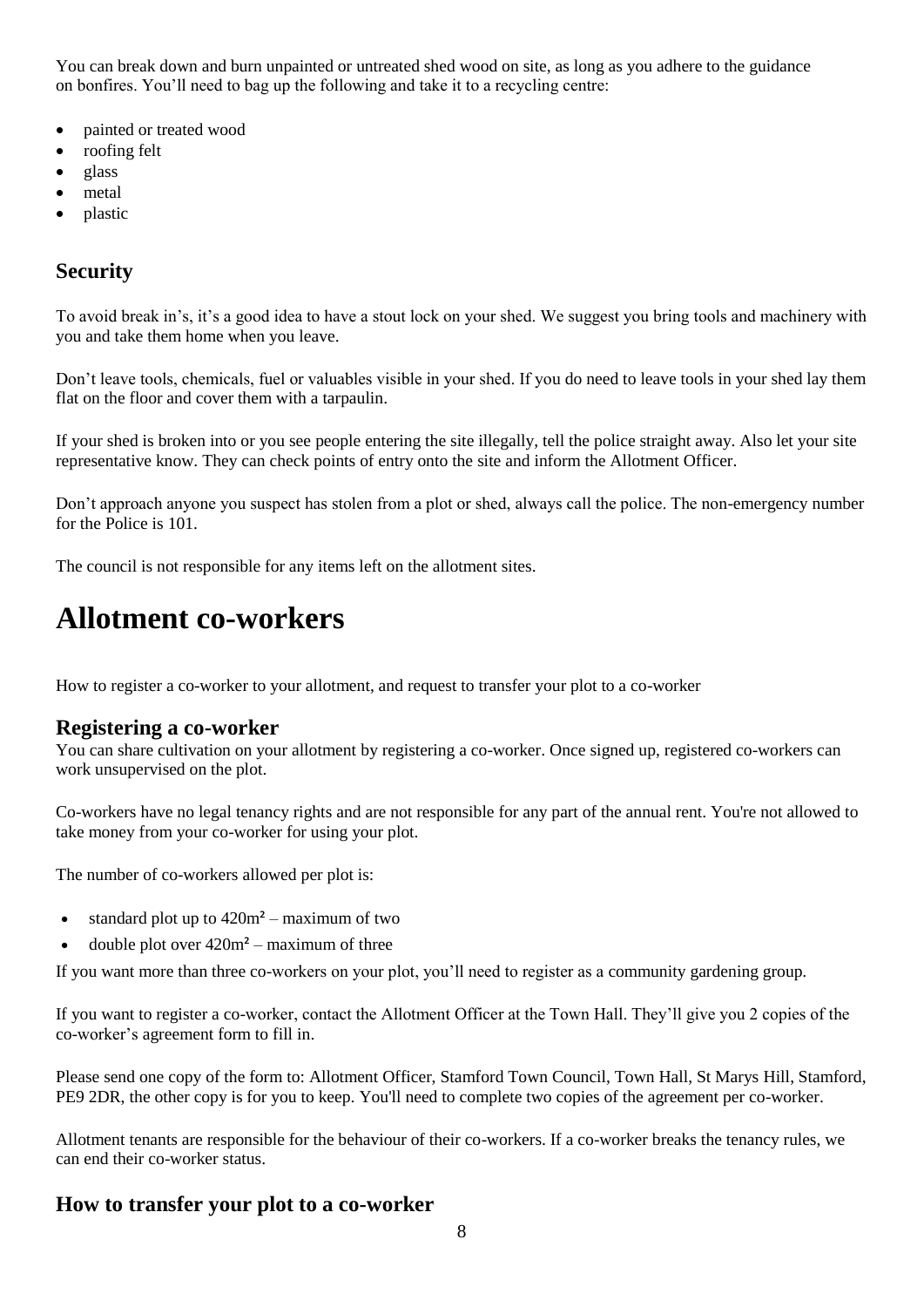A co-worker may be allowed to take over your tenancy, if they've been registered to your plot for a minimum of two years. Plot transfers are not automatic and must be agreed to by the Allotments Officer.

A transfer won't be agreed until a co-worker has worked on the plot for at least as long as the person at the top of the waiting list has been waiting. This is to stop co-workers getting a plot before people on the waiting list.

To complete a plot transfer we'll need to:

- check your co-worker has been registered to your plot for the required amount of time
- receive a written request from the current tenant
- receive a new tenancy agreement from the co-worker
- agree to the plot transfer

Plot transfers are completed towards the end of summer. This means the new tenant can be on our database in time for the following year's invoice.

When we transfer a tenancy to a co-worker, we'll remove them from the allotment waiting lists. Please update us if you're taking over a tenancy, this helps us keep the waiting lists up to date.

To arrange a plot transfer please email the Allotments Officer on [dtc@stamfordtowncouncil.gov.uk](mailto:dtc@stamfordtowncouncil.gov.uk)

# <span id="page-8-0"></span>**Transfer to a different allotment**

How to request a transfer to a different site or plot

#### <span id="page-8-1"></span>**Transferring to a different allotment site**

If you've moved to a new house, it's possible to swap to another allotment site as long as:

- there is a plot available in your new area
- the new site is closer to your new home address
- you've been a tenant on your plot at least as long as the person at the top of the new site's waiting list
- your site is in good condition
- you are not on notice

If these points are met, we could offer you a plot.

## <span id="page-8-2"></span>**Transferring to a different plot on the same site**

If you want to move to a different plot on the same site, you'll need to have special circumstances.

You'll then need to contact the Allotments Officer by letter or by emailing [dtc@stamfordtowncouncil.gov.uk](mailto:dtc@stamfordtowncouncil.gov.uk) to request a transfer and give your reasons.

Please send plot transfer requests to:

Allotment Officer Stamford Town Council Town Hall St Marys Hill Stamford PE9 2DR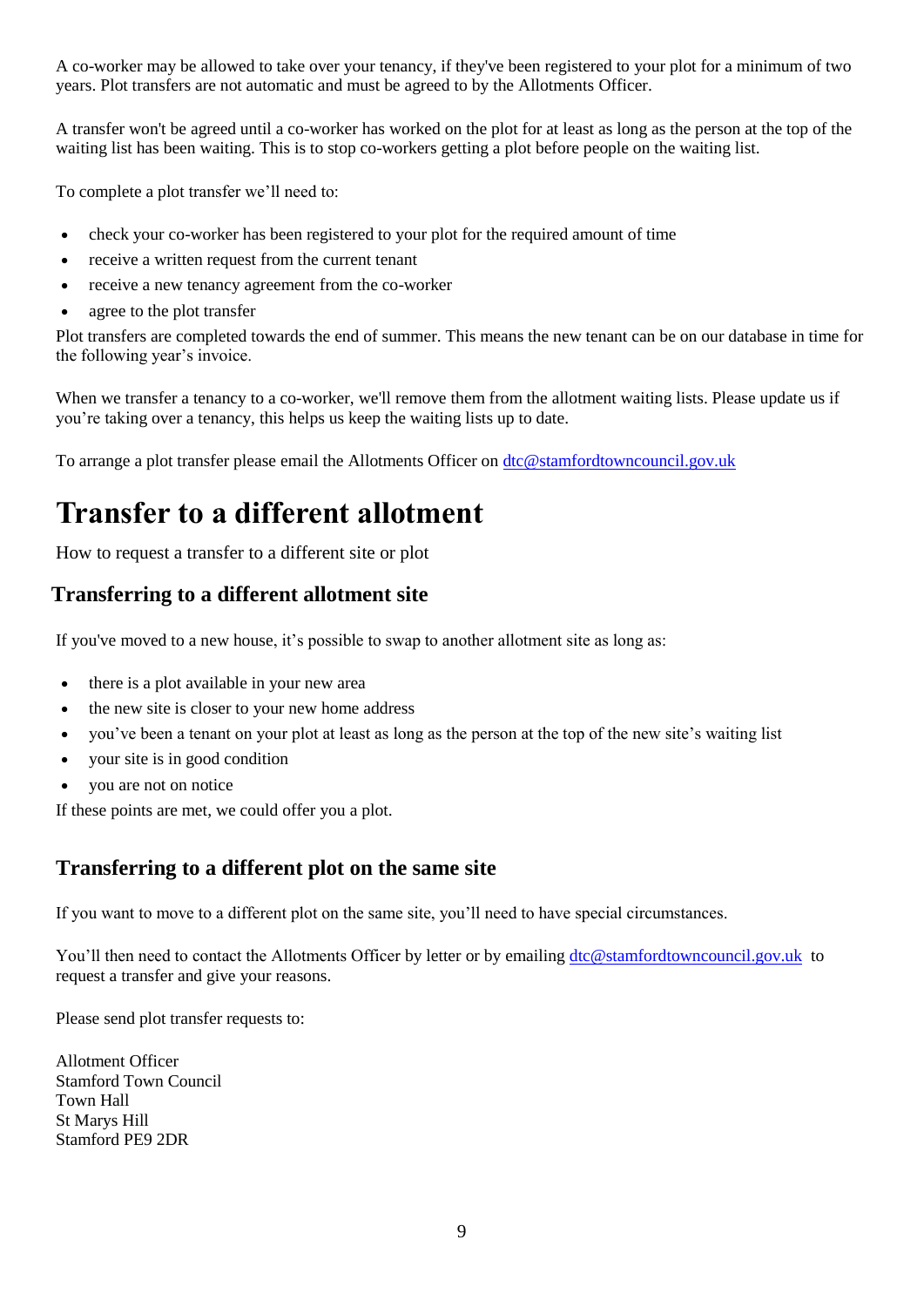# <span id="page-9-0"></span>**Allotment inspections**

When your plot will be inspected, and the level of cultivation required

### <span id="page-9-1"></span>**Probationary tenancy and inspections**

The first 12 months of your tenancy is a probationary period. During this time inspections are less demanding. We won't inspect your plot at all within the first 3 months.

Officers will want to see 50% of your plot cultivated within the first year. If you don't manage this, we could end your tenancy and re-let the plot.

After your 12-month probationary period, we'll expect you to cultivate 75% of your plot. At this point, you'll enter the normal inspection process.

To help manage the areas of your plot that aren't cultivated, we recommend mulching with a weed suppressing membrane. This will condition the soil for when you're ready to grow crops and will stop weed growth.

You can also strim down grass and tall weeds in the non-cropped areas.

#### <span id="page-9-2"></span>**Normal inspection process**

We'll carry out 3 inspections on each site during the growing season. This is between March and November. You'll receive a notice if you're not cultivating your plot, or if you break the rules listed in the allotment Rules and Regulations

We'll send your notice to the address we have on record, so please let us know if you change your address.

# **Allotment notices**

The different notices you could receive and why we issue them

For information about notices and all other allotment rules, you can find them in the Allotment Rules and Regulations.

## <span id="page-9-3"></span>**Cultivation notice**

You must be actively growing crops or flowers on 75% of your plot. If you have excessive areas of lawn and unkempt or non-cropped beds, you could receive a cultivation notice.

If you receive a cultivation notice, you'll need to increase the area you're cultivating before the re-inspection date on the notice. If things are not corrected and you fail the re-inspection, we could end your tenancy.

#### <span id="page-9-4"></span>**Weed notice**

If you've received a weed notice, you'll need to clear your beds of weeds and prevent weed seeds from affecting neighbouring plots.

A cultivation or weed notice will remain active for 3 calendar months after it was issued. After this the council will take no further action. If we agree with you that a future re-inspection is required, the notice could stay active for longer.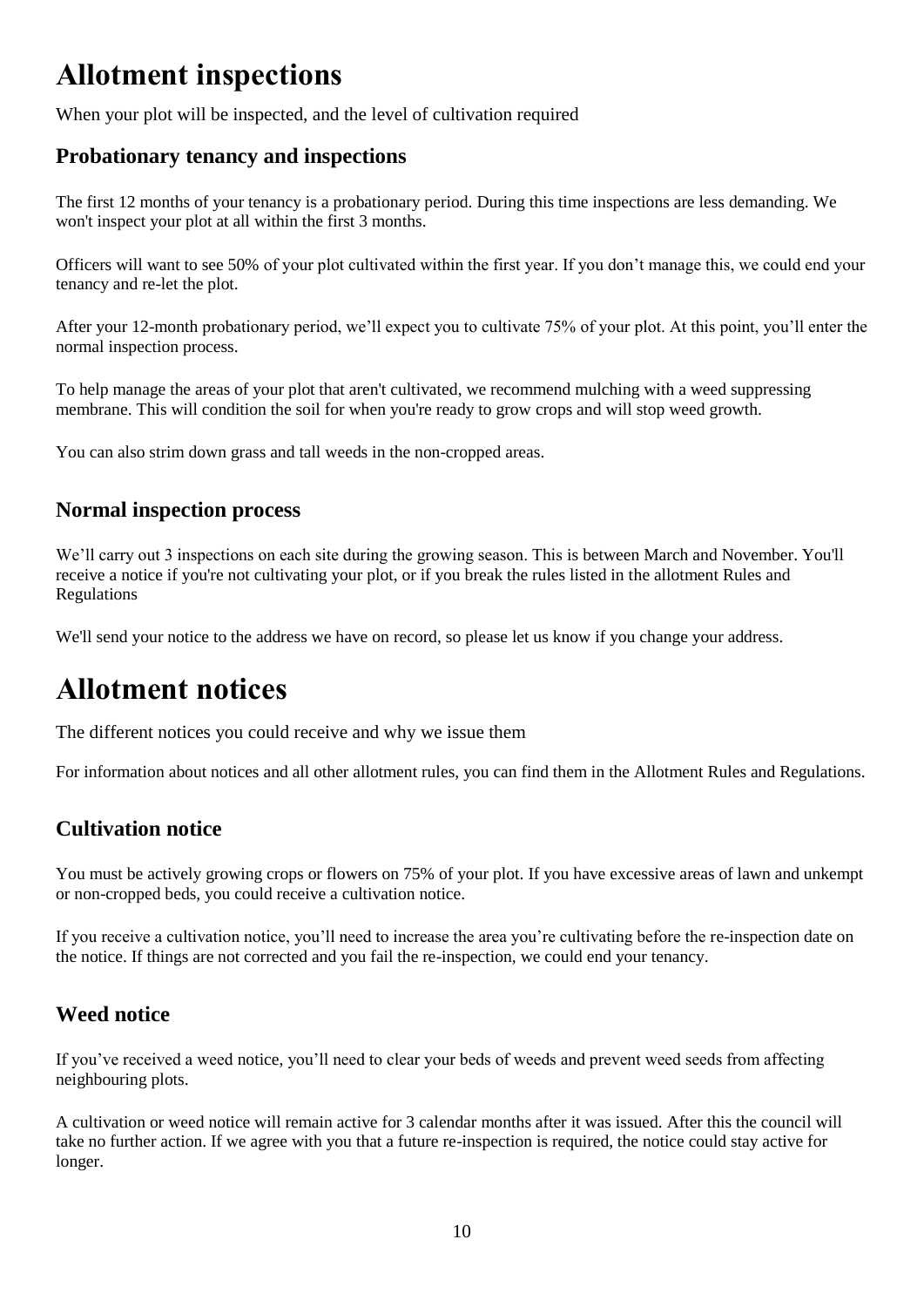## <span id="page-10-0"></span>**Rubbish and polluting materials notice**

If you have rubbish or materials that cause pollution on your allotment, you could receive a rubbish and polluting materials notice. You should act on this immediately.

There's more information on the what you can't bring onto your allotment section.

## <span id="page-10-1"></span>**Trees and hedges notice**

If you have oversized trees or hedges on your plot, or some specific varieties of trees you could receive a notice. To find out which varieties of trees are prohibited you can find them in the Allotment Rules and Regulations.

You'll need to prune back tall trees and hedges to the agreed height and remove unsuitable trees completely (trees installed after October 2018).

There's more information on the trees and hedges on your allotment section.

## <span id="page-10-2"></span>**Nuisance notice**

A nuisance notice can be issued if you:

- have a bonfire that's in breach of site rules
- have a dog roaming free without a lead
- act in an anti-social or immoral way
- use a hose for unattended watering
- sleep over-night on allotment land
- block a road way with a vehicle
- act in a way that is considered unsafe, either to yourself or someone else

Nuisance notices are recorded on your tenancy records and remain active. The first nuisance notice you receive is a warning, but if you commit the same offense a second time, we will end your tenancy.

## <span id="page-10-3"></span>**Dangerous shed notice**

A dangerous shed notice can be issued if your shed:

- is collapsing
- is leaning dangerously
- has loose or rotten parts
- has broken panes of glass
- has loose or jagged metal work

If you've received a dangerous shed notice, you'll need to make it safe or remove it completely within the time permitted.

You can read the sheds, security and keys on your allotment section for more information about how to make your shed safe.

For more information about notices and all other allotment rules, you can find them in the Allotment Rules and Regulations.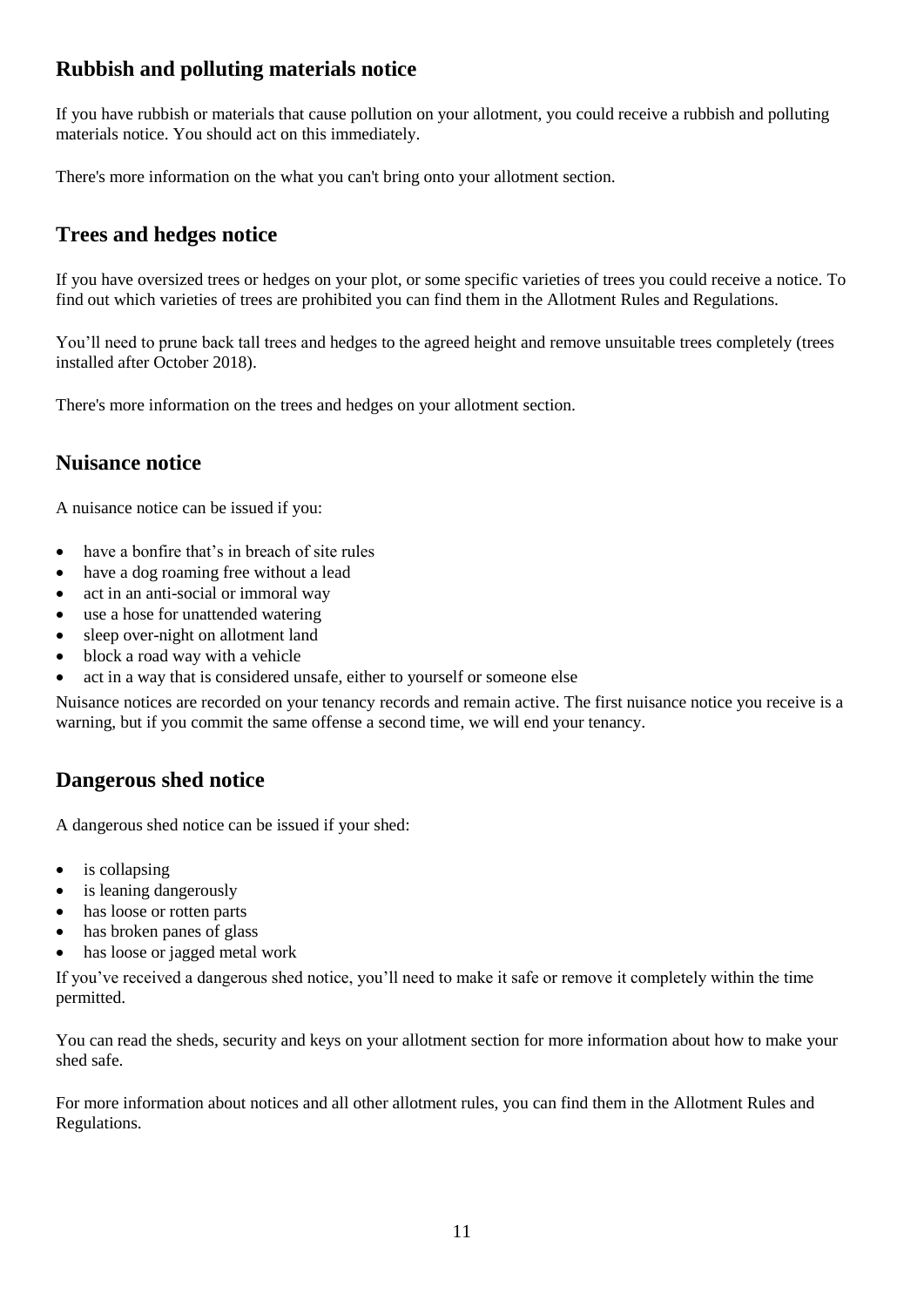# <span id="page-11-0"></span>**What to do if you've received an allotment notice**

If you fail an inspection you'll receive a notice, you have 28 days to put things right or we could end your tenancy

## <span id="page-11-1"></span>**Failed inspections**

If you fail an inspection, you'll receive a notice in the post. It will explain which rules have been broken, and when your plot will be re-inspected.

For more information about specific notices, you can read the notices section.

You'll have 28 days after the date on your letter before your plot is re-inspected. If your letter was issued on a Friday, you'll have 31 days.

It's very important that you act immediately. If you fail the re-inspection, we could end your tenancy.

If you're unsure why you've received a notice, have a medical condition or other circumstance which means you need more time to act on your notice, please speak to the Allotments Officer.

## <span id="page-11-2"></span>**'Getting there' letter**

You might receive a 'getting there' letter during re-inspection for a cultivation, tree or weed notice. This means the inspecting officer can see a significant amount of work has been done, but there is still some more work to do.

You'll have another month before a further re-inspection. If you fail this, we will end your tenancy.

#### <span id="page-11-3"></span>**What to do if we end your tenancy**

We'll inform you by letter if we plan to end your tenancy.

You'll have 28 days to clear your plot of any materials or crops that you want to keep. After this period, we will clear your plot and re-let it. You'll no longer have the right to enter the plot.

Please keep us informed of your current address. Inspection and termination processes will still stand if paperwork goes to an old address.

If you're unsure why your tenancy has been ended, please speak to the Allotments Officer.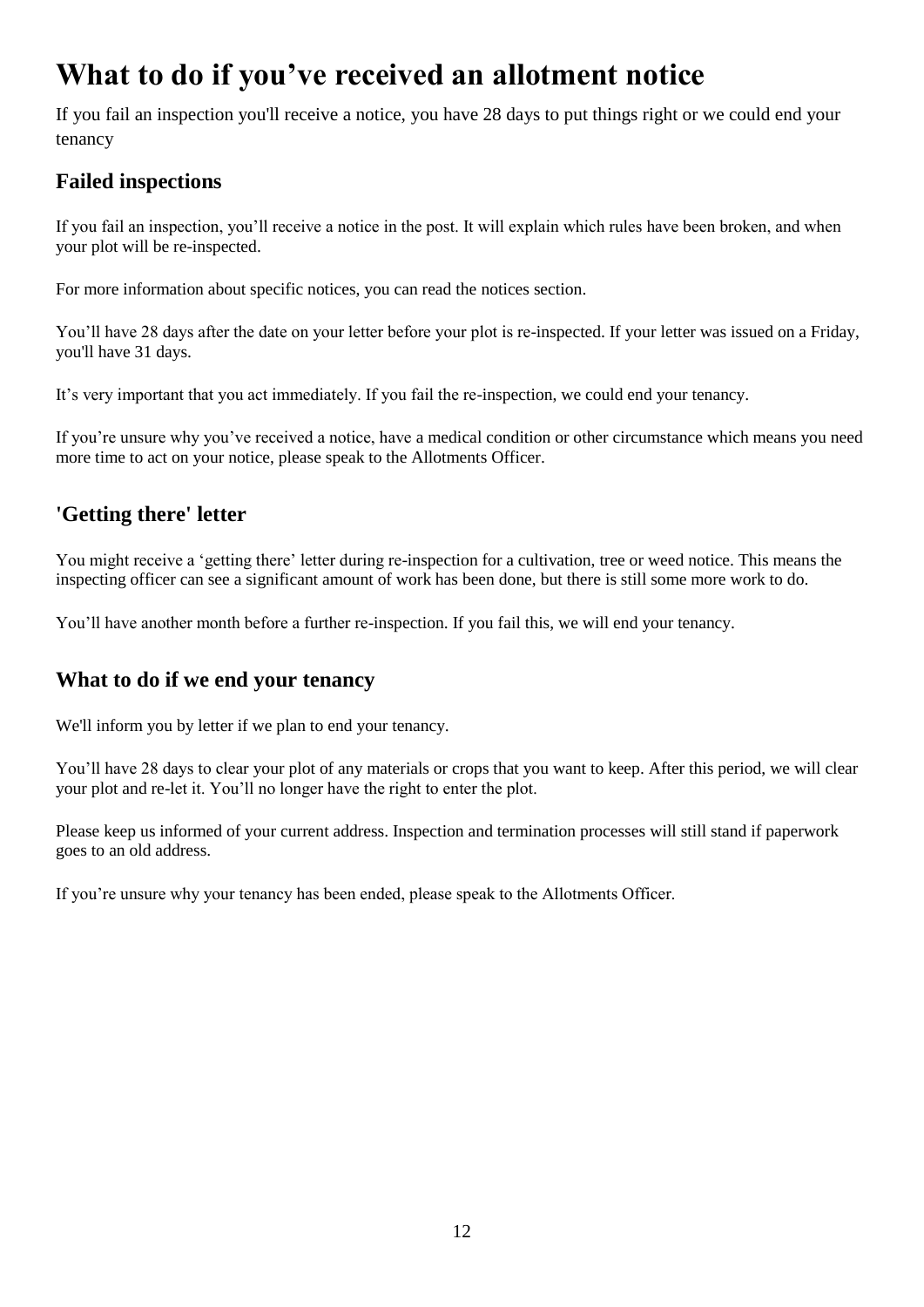# <span id="page-12-0"></span>**Appendix 1**

## <span id="page-12-1"></span>**Bonfires on Allotments**

#### **Air Pollution**

Burning garden waste produces smoke – especially if that waste is green or damp. This will emit harmful pollutants including particles and dioxins. Burning plastic, rubber or painted materials creates noxious fumes that give off a range of poisonous compounds.

#### **Health Effects**

Air pollution can have damaging health effects, and people with existing health problems are especially vulnerable, e.g. asthmatics, bronchitis sufferers, people with heart conditions, children and the elderly.

#### **Annoyance**

Smoke, smuts and smell from bonfires have long been a source of a significant number of complaints to local authorities every year. Smoke prevents neighbours from enjoying their gardens, opening windows or hanging washing out, and reduces visibility in the neighbourhood and on roads. Allotments near homes can cause problems if plot holders persistently burn green waste and leave fires smouldering.

#### **Safety**

Fire can spread to fences or buildings and scorch trees and plants. Exploding bottles and cans are a hazard when rubbish is burned. Piles of garden waste are often used as a refuge by animals, so look out for hibernating wildlife and sleeping pets.

#### **Composting**

Rather than burning garden waste or putting food waste in the dustbin where it will end up buried or incinerated, a compost bin will produce useful soil conditioner thereby saving money.

#### <span id="page-12-2"></span>**When and where can I have a bonfire?**

It is a common misconception that there are specific byelaws prohibiting garden bonfires or specifying times they can be lit – there aren't. However, this is not a licence for indiscriminate burning and it is the policy of Stamford Town Council From 1<sup>st</sup> November to 31<sup>st</sup> March Annually bonfires are allowed with no restrictions on time, from 1st April to 31st October Annually bonfires are only allowed by special permission granted by Stamford Town Council due to blight, plots being cleared, extreme amounts of green waste etc. Having a bonfire without permission can result in us ending your tenancy.

#### **Bonfires and the Law**

Under the Environmental Protection Act 1990 (as amended) it is an offence for people to dispose of their domestic waste in a way likely to cause pollution of the environment or harm to human health. In practice you should not burn waste that is likely to create excessive smoke or noxious fumes. If only dry garden waste is burnt, your bonfire should not cause a problem. Most bonfire problems are addressed under nuisance legislation. Under the Environmental Protection Act 1990, a statutory nuisance includes "smoke, fumes or gases emitted from premises so as to be prejudicial to health or a nuisance." In practice a fire would have to be a recurrent persistent problem, interfering substantially with neighbours' well-being, comfort or enjoyment of their property. If a bonfire of industrial or commercial waste is emitting black smoke it is dealt with under the Clean Air Act 1993 – this includes the burning of such material in your garden!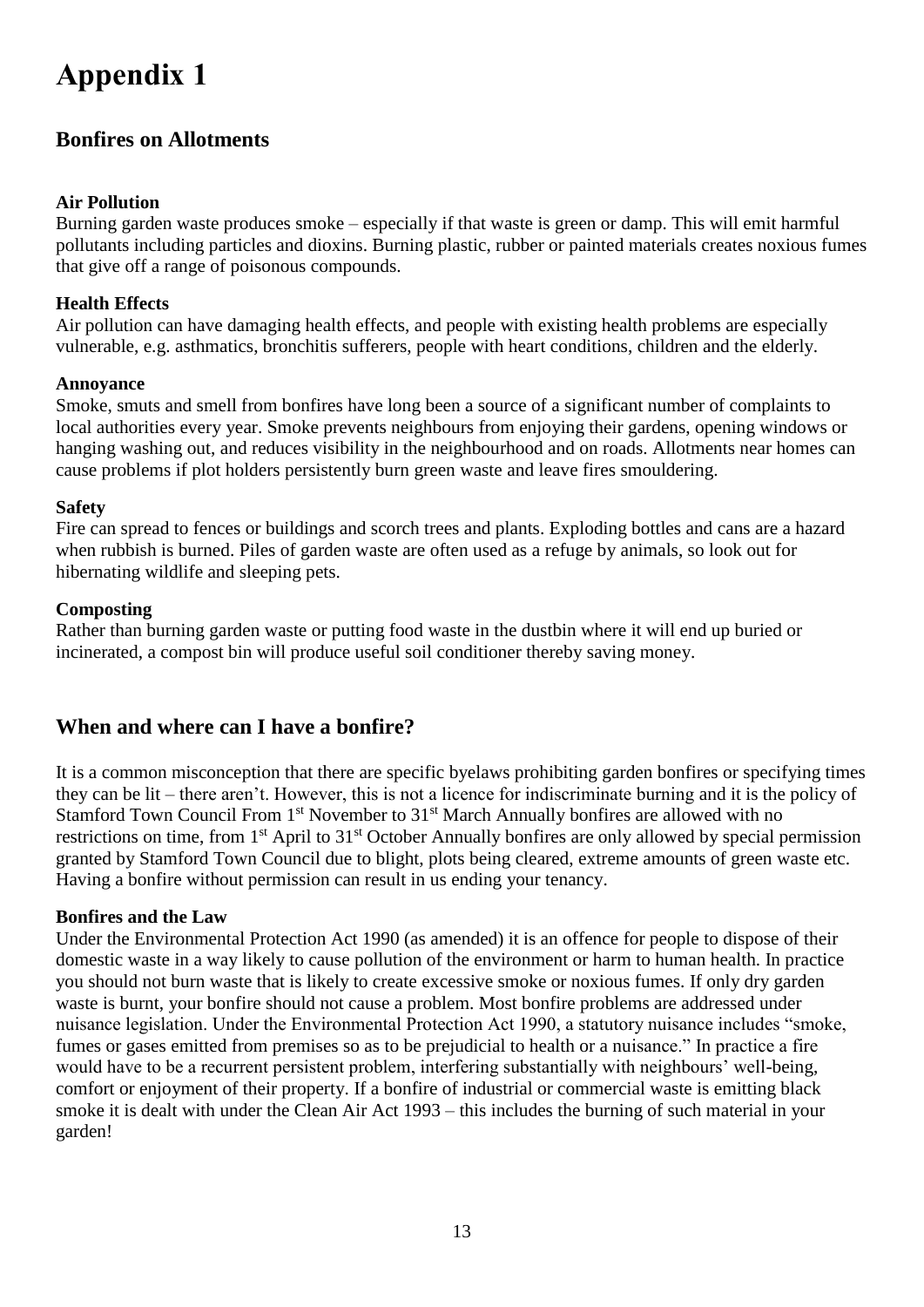## <span id="page-13-0"></span>**How do I complain about a bonfire?**

If bothered by smoke, approach your neighbour and explain the problem. You might feel awkward, but they may not be aware of the distress they are causing, and it will hopefully make them more considerate in the future. If this fails, environmental health at your local Council should be notified. They must investigate your complaint and must issue a notice under the Environmental Protection Act 1990 if they consider a nuisance is being caused. The Act also allows you to take private action in the magistrates' court. However, if a fire is a one-off it may be difficult to prove a nuisance. Similarly, if you are troubled from bonfires from different neighbours, each only burning occasionally, a nuisance action would be difficult as there are several offenders.

#### <span id="page-13-1"></span>**Current Bonfire Guidelines**

- Only burn dry material that originates from your allotment.
- Never burn household rubbish, rubber tyres or anything containing plastic, foam or paint
- Avoid lighting a fire in unsuitable weather conditions smoke hangs in the air on damp, still days.
- Do not burn if the wind direction is directly towards surrounding properties.
- Avoid burning when air pollution levels in your area are high or very high. You can check air quality on 0800 556677 or at [http://uk-air.defra.gov.uk.](http://uk-air.defra.gov.uk/)
- Keep your fire away from trees, fences and buildings.
- Never use accelerants (oil, petrol, methylated spirits etc.) to light a fire –you could damage yourself as well as the environment.
- Never leave a fire unattended or leave it to smoulder put it out
- From 1<sup>st</sup> November to 31<sup>st</sup> March Annually bonfires are allowed with no restrictions on time, from 1<sup>st</sup> April to 31<sup>st</sup> October Annually bonfires are only allowed by special permission granted by Stamford Town Council due to blight, plots being cleared, extreme amounts of green waste etc.

## <span id="page-13-2"></span>**Future Policy**

STC has issued the above guidelines and you are to adhere to them. If complaints reduce to an acceptable level, then no further action will be taken. If they do not, further restrictions will be imposed which could eventually lead to an outright ban.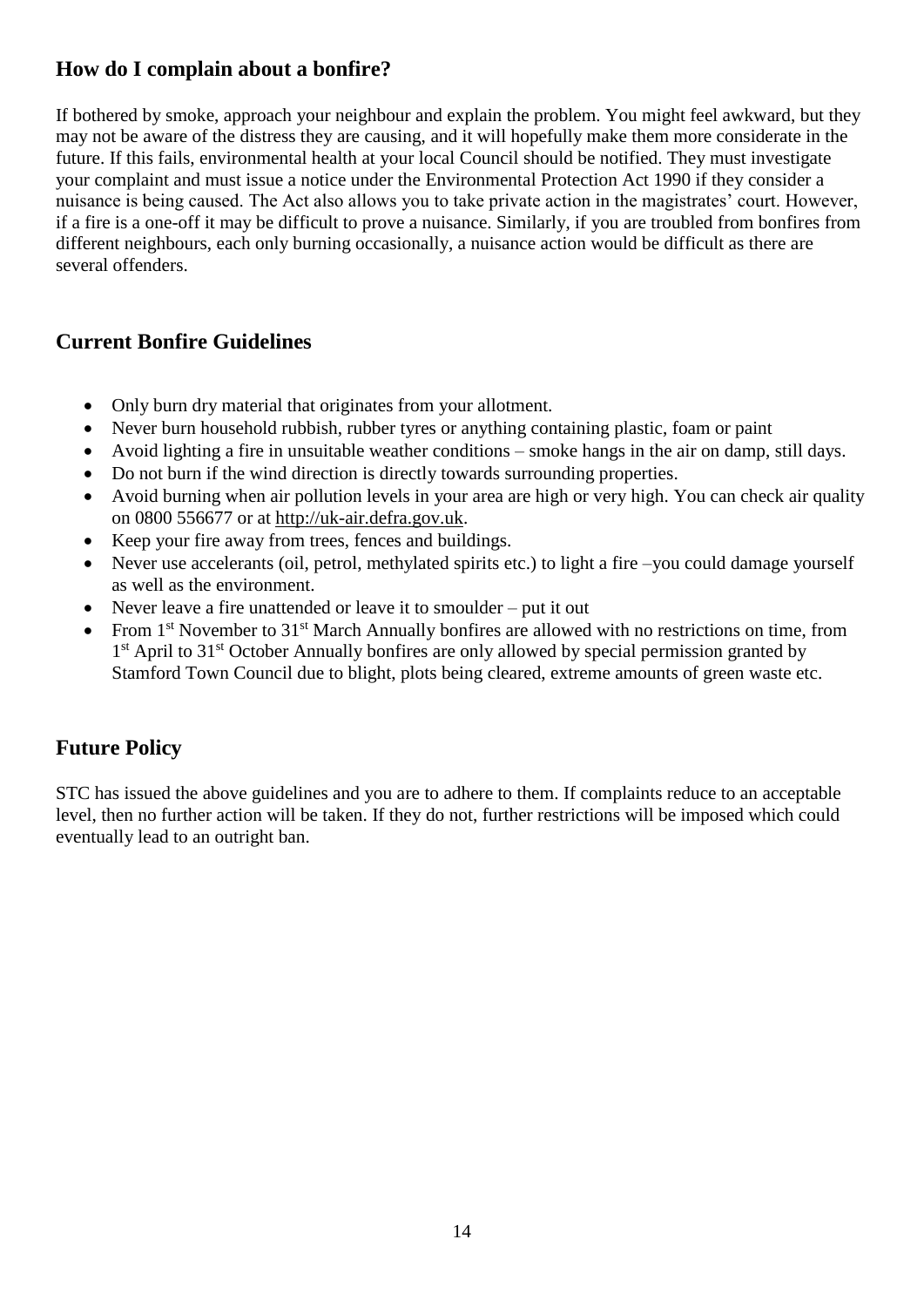# <span id="page-14-0"></span>**Appendix 2**

## <span id="page-14-1"></span>**Guidelines for the Storage of Petrol on Stamford Town Council Allotments**

#### **General**

1. It is not illegal to store petrol on your allotment but, if you do, there are national regulations and local STC instructions which must be adhered to. In principle STC does not condone the storage of flammables on its allotments but accepts that there are practical issues involved and that the risks can be mitigated by the observance of the guidelines below.

#### **Storage Facility**

2. Petrol must not be stored in a shed where there are potential sources of ignition, such as petrol operated equipment, electrical outlets, fires etc. This is to ensure that any petrol vapours are not exposed to sparking howsoever caused. A small, ventilated, storage enclosure adjacent to your shed should be considered. It should display a flammable liquid hazard sign which can be downloaded free from www.freesignage.co.uk.

#### **Quantities**

3. In total, no more than 4.5 litres (approx... 1 gallon) can be stored. Only commercially produced containers, specifically made to contain petrol, are to be used. They are to be marked with the hazard warning words "Petrol" and "Highly Flammable". They are to display their capacity and manufacturers' details. They must be robustly constructed and leak-proof. It is recommended that, to allow for expansion, containers are only filled to 85% of their capacity.

#### <span id="page-14-2"></span>**Safe Storage Guidelines**

#### 4. **All allotment holders, and their visitors, are to comply with these guidelines:**

- Do not smoke or vape when using petrol.
- Never fill the petrol tank of your equipment inside a building. Fumes are explosive.
- Never fill the fuel tank when the engine is hot. Fuel spilt on hot surfaces could spontaneously ignite.
- Never use petrol, or any accelerants, to start or refresh a fire.
- Do not use petrol as a degreasing agent.
- As well as complying with the content of Paragraphs 2  $\&$  3 above, petrol is not to be stored with any combustible materials.
- Do not permit petrol to enter a drain, watercourse or aquifer, it is a criminal offence to do so.

#### <span id="page-14-3"></span>**Compliance**

5. Adherence to these guidelines will be monitored on a site by site basis and if it is shown that allotment holders are not complying with the contents of this document, then permission to store petrol onsite will be withdrawn.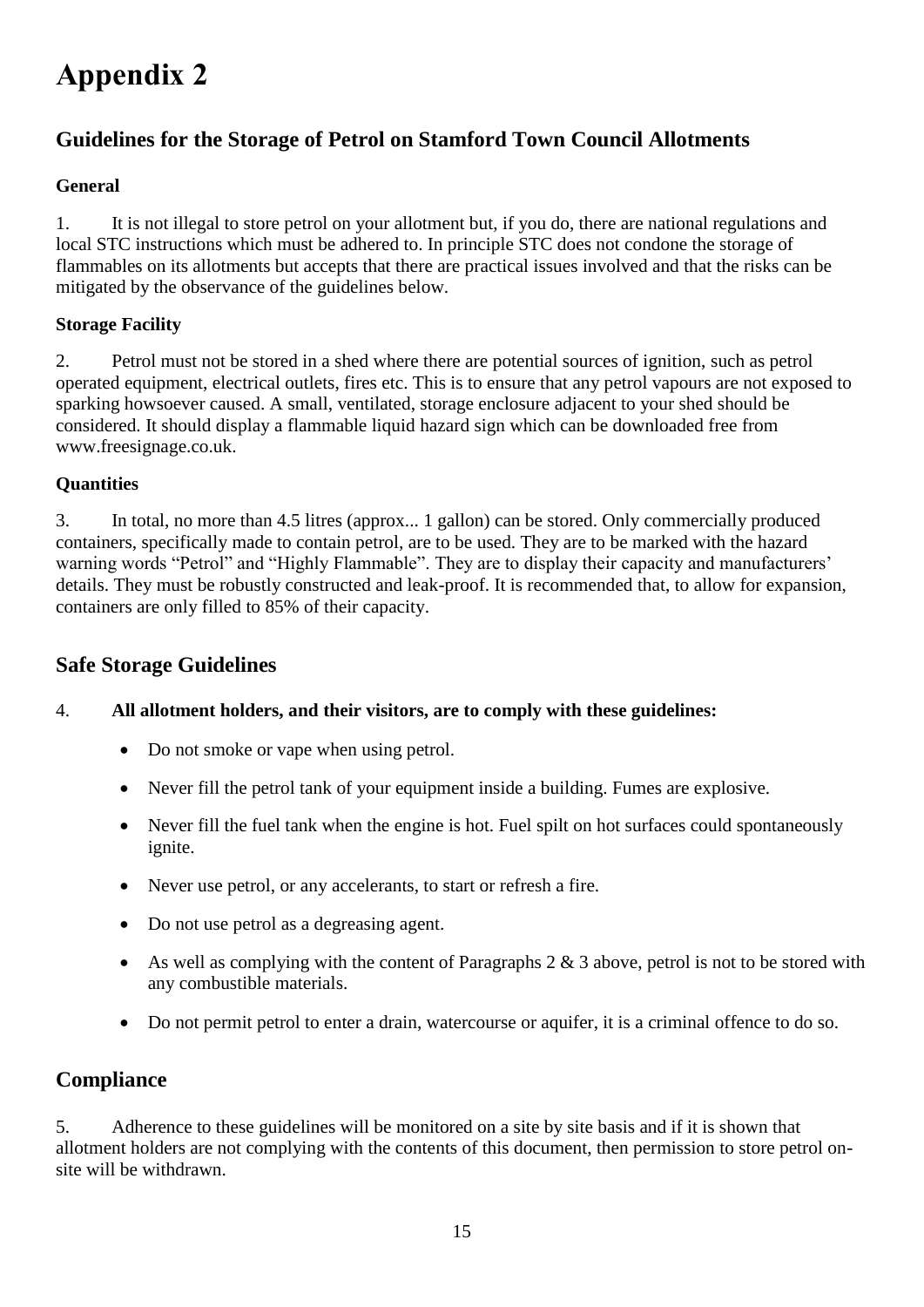# <span id="page-15-0"></span>**Appendix 3**

## <span id="page-15-1"></span>**Barbed Wire Guidelines**

#### **Occupiers' Duty of Care to Trespassers**

Anyone who owns, or controls, property has a legal duty of care to protect people on the property from foreseeable harm. As the occupier of the allotment you control it and as such are required to exercise duty of care. This duty extends to people on the property without permission – including burglars and vandals. An occupier could be sued for damages under the Occupier's Liability Act 1984.

#### **Occupiers' Liability Act 1984**

(1). The 1984 Act deals with trespassers on your land and in your home, but only applies to personal injury (unlike the 1957 Act that also includes damage and loss to the visitor's property). A 'trespasser' has a wide meaning and can be a thief about to burgle your home but could be a child attempting to retrieve his ball.

*Occupiers' Liability Act Section 1 clause (3)* states the following:

#### *Duty of occupier to persons other than his visitors*

*(2) An occupier of premises owes a duty to another (not being his visitor) in respect of any such risk as is referred to in subsection (1) above if —*

*(a) he is aware of the danger or has reasonable grounds to believe that it exists;*

*(b) he knows or has reasonable grounds to believe that the other is in the vicinity of the danger concerned or that he may come into the vicinity of the danger (in either case, whether the other has lawful authority for being in that vicinity or not); and*

*(c) the risk is one against which, in all the circumstances of the case, he may reasonably be expected to offer the other some protection.*

Importantly clause (5) of the Act states:

*(5) Any duty owed by virtue of this section in respect of a risk may, in an appropriate case, be discharged by taking such steps as are reasonable in all the circumstances of the case to give warning of the danger concerned or to discourage persons from incurring the risk.*

Therefore, clear signage warning of an injurious topping on your wall or fence will limit your liability providing that signage is specific to the risk, e.g. 'Danger of Injury Do not climb over spikes' and the danger can be seen. It therefore follows that you should not put injurious toppings on the inside face of a fence or wall (such as carpet gripper) or otherwise hide them, even if you have put up warning signs. It is largely due to the Occupiers' Liability Acts that residents tend to use prickly shrubs to deter fence climbing as these naturally growing defenders are outside the legislation.

#### **Discharging your Duty**

An occupier may be able to discharge this duty by warning trespassers of the hazard or by discouraging them from coming onto the property. This could be done by putting up a sign that warns of the danger: "Attention – Barbed Wire on Wall!" and "Keep Out" thereby inviting trespassers not to risk hurting themselves, If an occupier was sued, the court would consider all the circumstances of the case before deciding whether the occupier was, in fact, liable for damages. The Criminal Justice Act 2003 provides some protection to occupiers. If a trespasser suffers an injury during the course of a crime, for which he is subsequently convicted and for which he could be sent to prison, he will only be able to sue the occupier if he gets the court's permission to do so. The court is unlikely to grant permission unless the occupier had